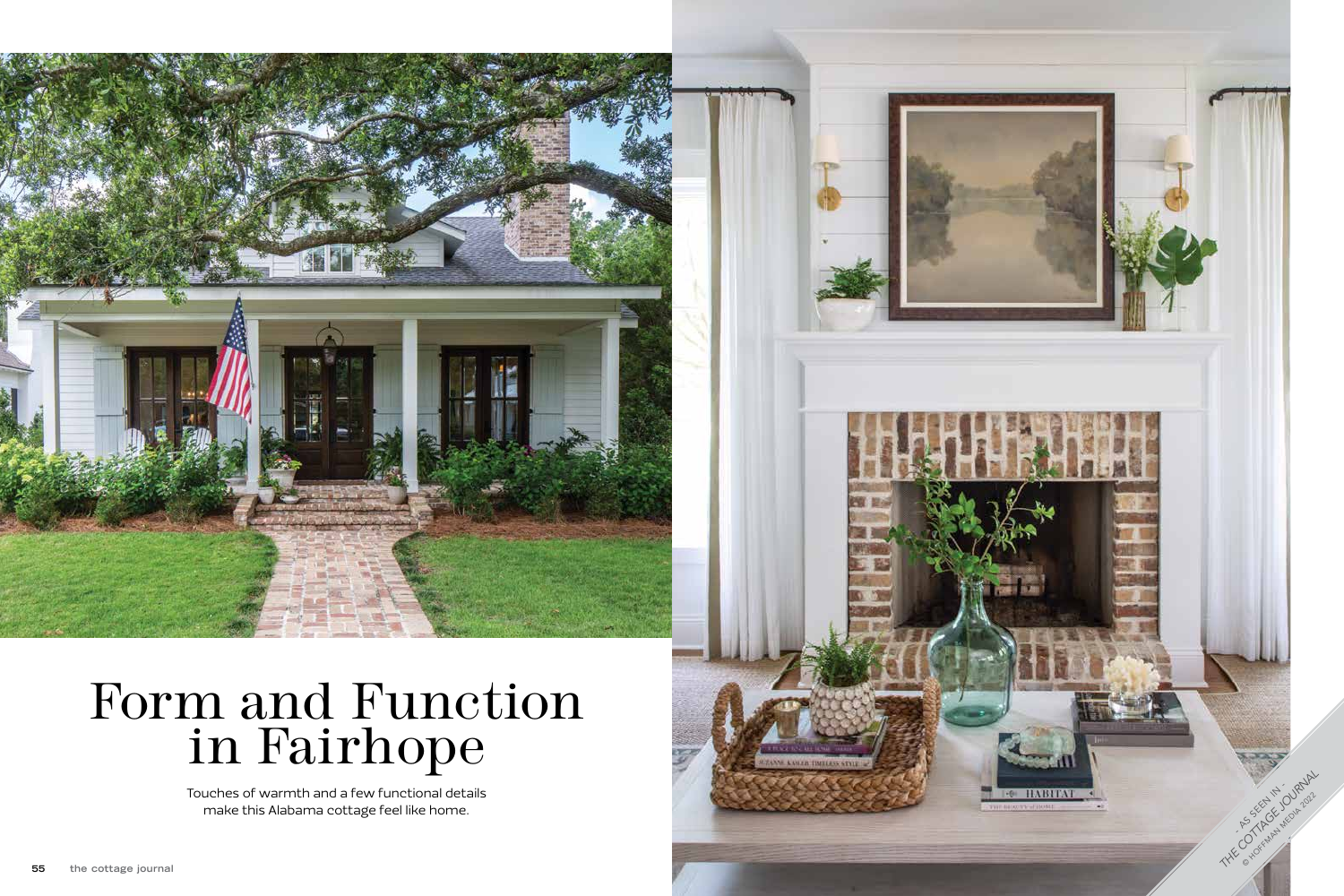

irst impressions were of the utmost importance to March + May Design's Rachel Anderson, who took the lead in furnishing Elizabeth and Jon Macklem's cottage in the quaint Southern town of Fairhope, Alabama. The home's open-concept layout left no room to hide, meaning the view from the front door needed to be a memorable one. "It was already such a charming foundation," Rachel says, not ing that the home was built by its previous owner, founder of Fairhope Building Co., who "put a lot of care into it."

The goal, then, was to work within that foundation to create a space that would be personal to—and functional for—the young family. Layering atop the blank slate of white shiplap and rich hardwood floors, the team introduced a mixture of quality furnishings and more cost-effective accents, including performance fabrics that work well with the family's young children. "It wasn't an unreachable design, but it was also elegant and different and not something that everybody has," Rachel says.

Paired with blue velvet, a floral pattern on the throw pillows in the living room heightens the neutral performance fabric on the sofa, as well as providing a starting point for the home's palette. Side chairs in a soft chambray tone add more color to the space, and warmth makes an appearance in the rattan side tables topped with blue lamps.

<sup>&</sup>quot;We used some finer fabrics on pillows to get [homeowner Elizabeth Macklem] that high-end look that she liked, but it was still a really approachable, comfortable, family-frier space," designer Rachel Anderson say living room. THE GRAPHIT CE TO URNAL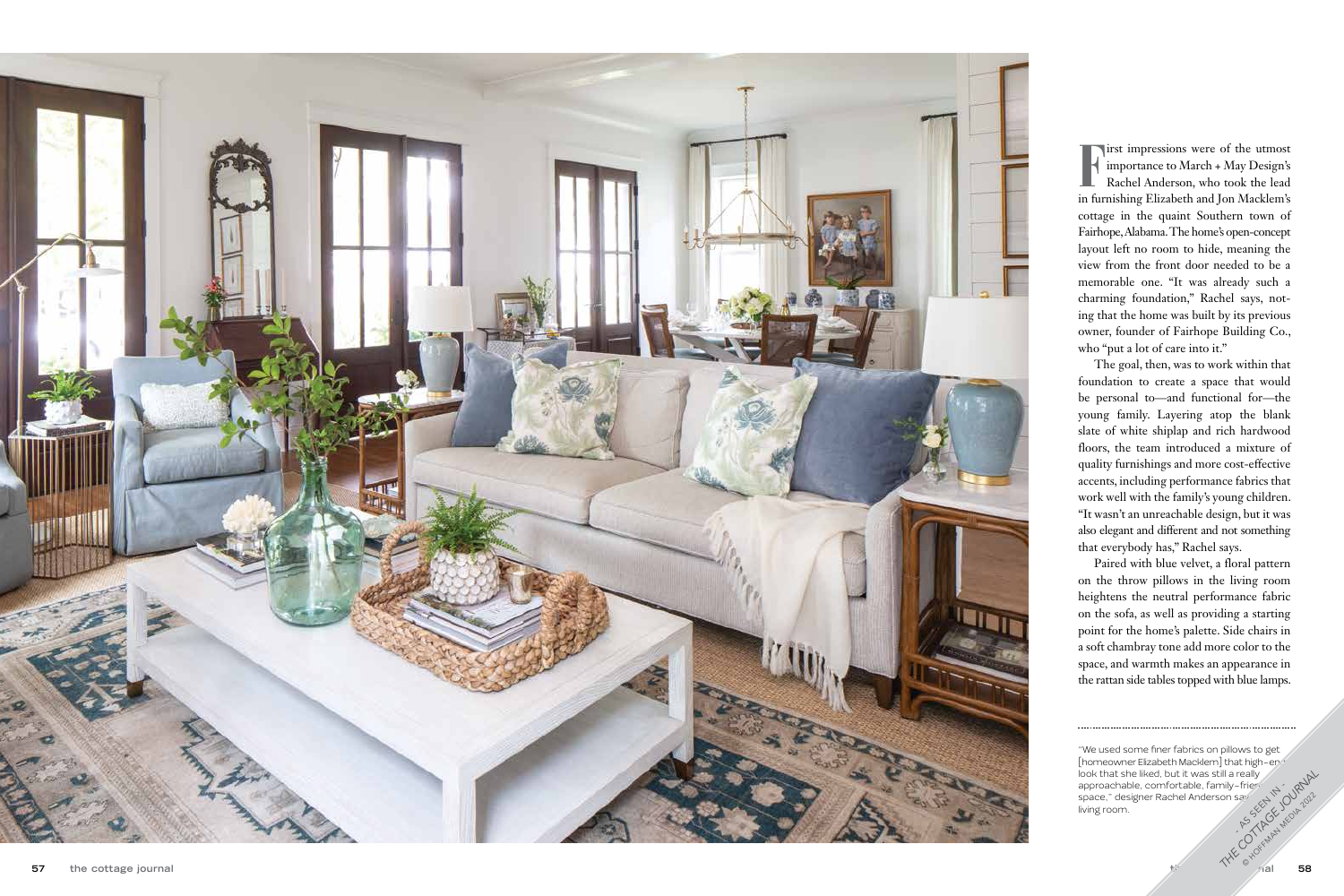

In the same space, the dining room pairs old and new with a French-style chandelier from Gabby hanging over cane-back chairs reupholstered in a family-friendly faux leather. "I have it in my own home," Rachel says of the material. "It's so functional, and it looks good, and it stands up to about anything you can put on it."

Ushering in a soft glow, a light linen fabric with a subtle stripe pattern dresses the windows. Matching the drapery in the living area, the fabric features a sage green Samuel & Sons trim, which Rachel describes as "simple but eye-catching," and which raises an otherwise understated choice to a more elegant level.



Backing the table, collected chinoiserie ginger jars provide that ever-classic blue-and-white touch, acting as a timeless balance to the handful of contemporary details in the dining area.

A fringed fabric was a creative answer to the Macklems' desire to tuck away less decorative elements like bottles in the bar cart. On the table, a mixed-andmatched setting of Herend dishes encapsulates the airy grace that fills the home.

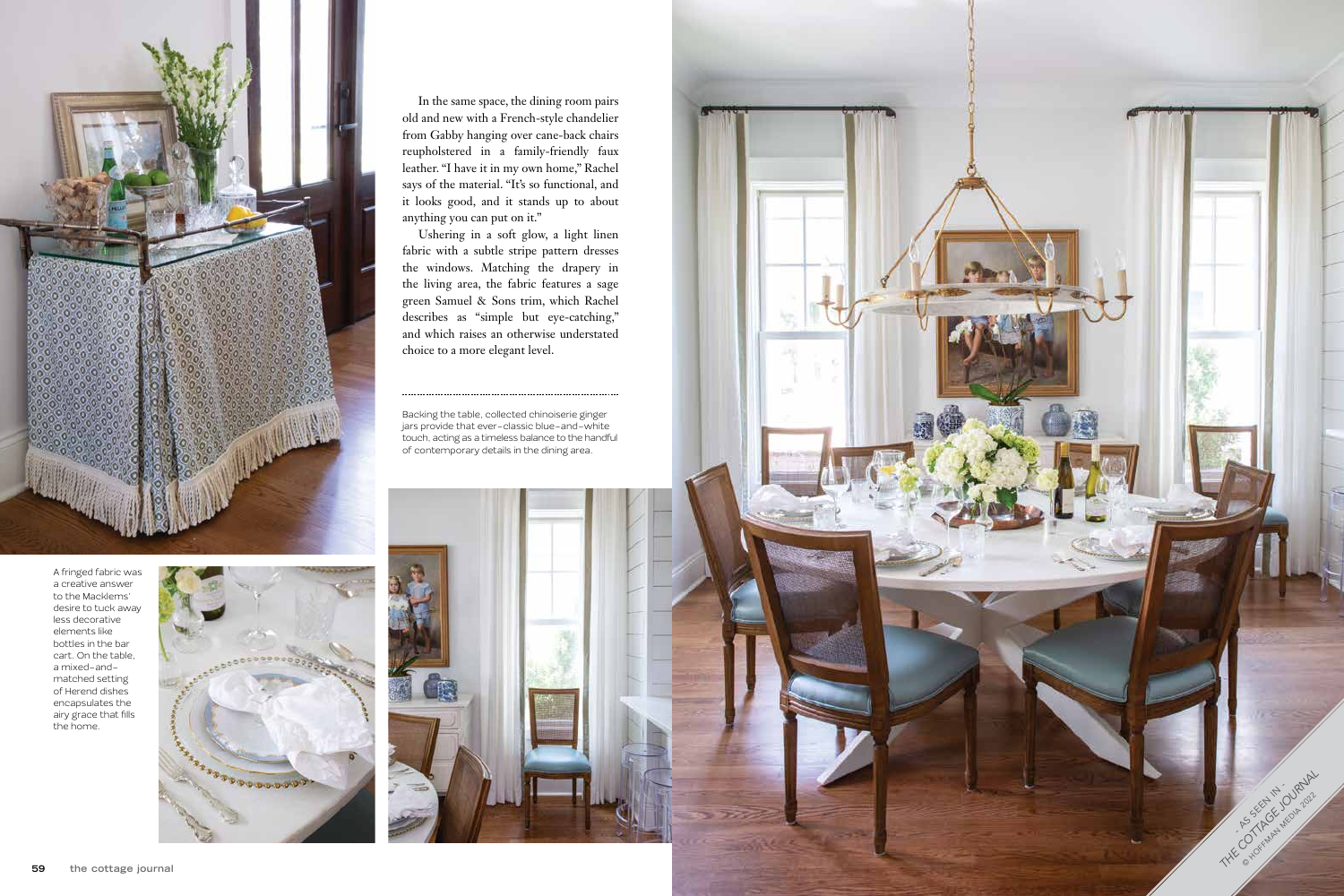A contemporary touch nearby, acrylic barstools line the bar that separates the dining space from the kitchen, providing a spot for guests—or little ones—to hang out while Elizabeth and Jon prep dinner. Inside the kitchen, where white shiplap and subway tile infuse the space with an airy spirit, Rachel added warmth with wood accents and mixed metals. "There was a lot of chrome in the house before that wasn't necessarily the clients' taste. We swapped the hardware and sconce lighting with some fixtures in antique brass to bring the space together," she says.



Peeking through the doorway, the butler's pantry contributes a glimpse of cheerful color, as Rachel added a Thibaut wallpaper in blue and white. Surrounded by classic elements, she notes it's "a little bit of something . . . to catch your eye as you're walking by."



Des.

**De** 

西方

Thoughtful touches like cutting boards, dried florals, and brass detailing warm up the all-white kitchen, as do visually interesting elements like the shiplap and subway tile backsplash.

> $\chi_{\rm o}$ CA

de da a